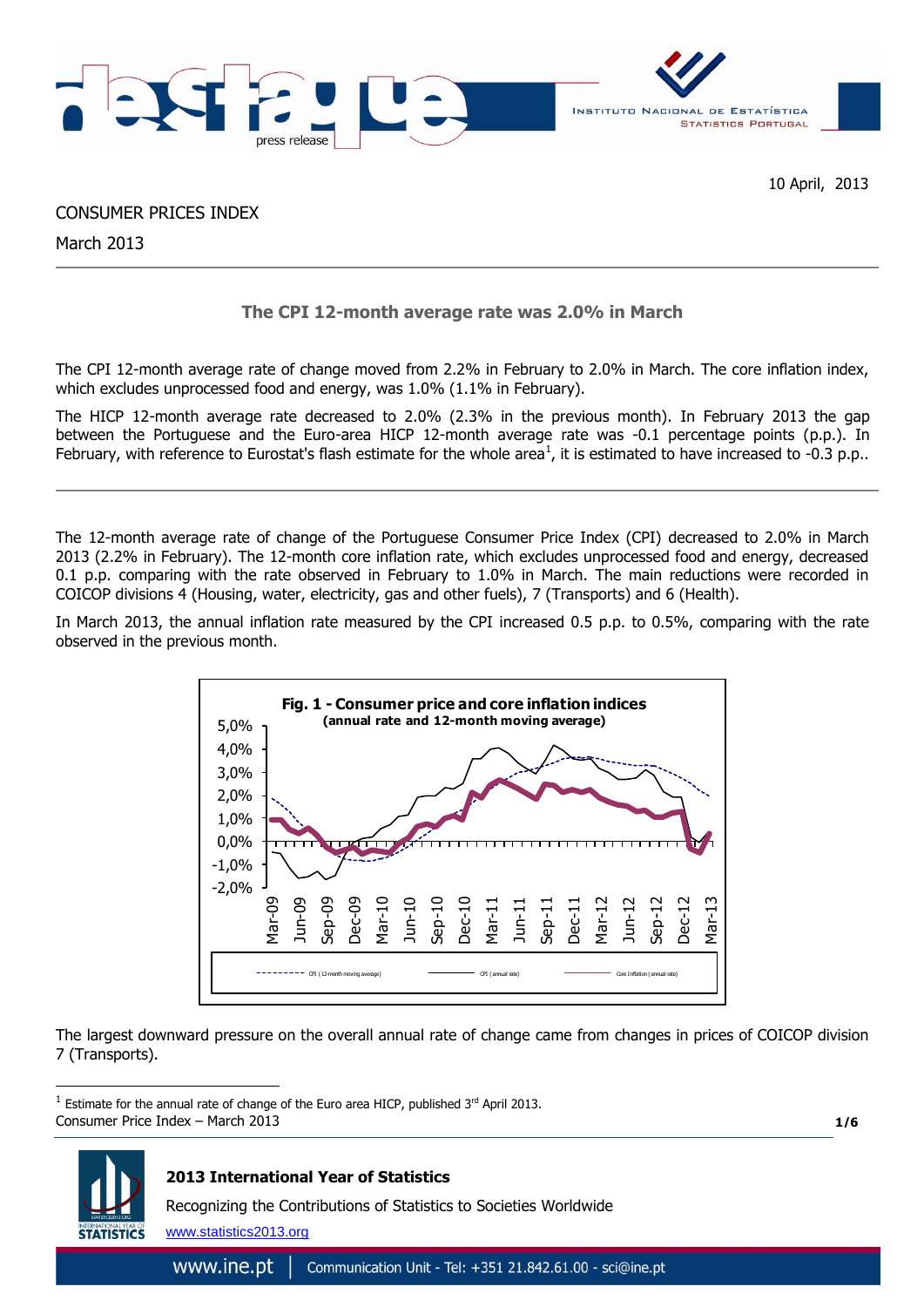

The annual core inflation rate, measured by the CPI excluding energy and unprocessed food products, increased from -0.5% in February 2013 to 0.3%.

In March, the CPI monthly rate was 1.7% (-0.1% in February 2013 and 1.2% in March 2012). This result was mostly due to the contribution of changes in prices of COICOP division 3 (Clothing and footwear).

In March 2013, the HICP 12-month average rate decreased to 2.0% (2.3% in February 2013).

In February 2013 the gap between the Portuguese and the Euro-area HICP 12-month average rate was -0.1 p.p.. In March, with reference to Eurostat's flash estimate for the whole area, it is estimated to have increased to -0.3 p.p..

The HICP annual rate of change increased to 0.7% (0.2% in February 2013). The HICP monthly rate of change was 1.7% (-0.1% and 1.2% respectively in the previous month and in March 2012). In February 2013 the gap between the annual rate of change of the Euro area and the Portuguese HICP was 1.6 p.p. and it is estimated to have decreased to 1.0 p.p. in March 2013.



### **Housing Rents**

In national terms, in March 2013, compared with February 2013, the average value of rents by net area decreased 0.2%. Non social rents decreased 0.2% and social rents increased 0.3%.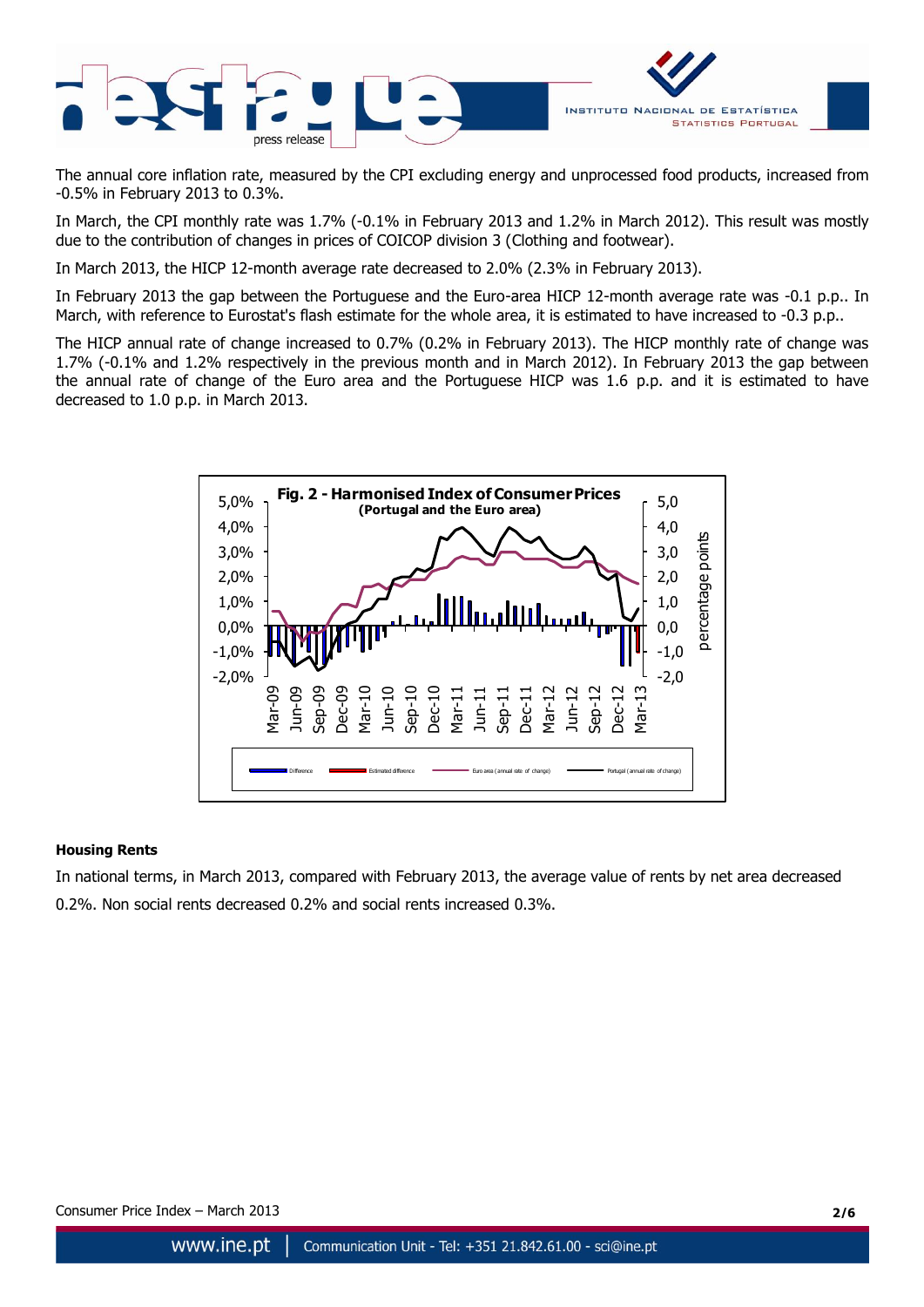



### **Consumer Price Index**

The Consumer Price Index (CPI) measures the change over time of the prices of a certain basket of goods and services bought by a "typical" consumer. The CPI has been designed to capture price changes and not to measure price levels. The CPI 2012=100 weighting structure and the sample of goods and services included in the basket are a result of the combination of three fundamental sources of information recently made available: the 2011 Census, the Household Expenditure Survey 2010/2011 and the final 2010 and preliminary 2011 results of the Portuguese National Accounts. Administrative data at a more detailed level is also used.

From 2013 onwards the CPI will be updated every year in a more effective way with the most recent information on prices and quantities.

The CPI is compiled through the aggregation of seven regional price indexes and the goods and services included in the index are grouped according to the COICOP classification.

### **Table 1: CPI - COICOP<sup>1</sup> Divisions**

| 01 | Food and non-alcoholic beverages                                      |    | Transports                       |
|----|-----------------------------------------------------------------------|----|----------------------------------|
| 02 | Alcoholic beverages and tobacco                                       | 08 | Communications                   |
| 03 | Clothing and footwear                                                 | 09 | Recreation and culture           |
| 04 | Housing, water, electricity, gas and other fuels                      | 10 | Education                        |
| 05 | Furnishings, household equipment and routine maintenance of the house | 11 | Restaurants and hotels           |
| 06 | Health                                                                |    | Miscellaneous goods and services |

<sup>1</sup>COICOP: Classification Of Individual Consumption by Purpose

#### **Monthly rate**

The monthly rate is the change in the index of a certain month compared with the index of the previous month expressed as a percentage. Although up-to-date, this measure can be affected by seasonal and other effects.

#### **Annual rate**

The annual rate is the change in the index of a certain month compared with the index of the same month in the previous year expressed as a percentage. In the presence of a stable seasonal pattern, seasonal effects do not influence this measure.

#### **12-month average rate**

 $\overline{\phantom{a}}$  , where the contract of the contract of the contract of the contract of the contract of the contract of the contract of the contract of the contract of the contract of the contract of the contract of the contr

The 12-month average rate is the change in the average index of one year compared with the average index of the previous year expressed as a percentage. This moving average is less sensitive to transient changes in prices.

### **Core inflation index (all items CPI excluding unprocessed food and energy products)**

The core inflation index is compiled by excluding the prices of unprocessed food and energy products from the all items CPI. The primary objective of this index is to capture the underlying inflation pressures in the economy.

#### **Harmonised Index of Consumer Prices**

The Harmonised Index of Consumer Prices (HICP) is compiled in each member state of the European Union for the purposes of inflation comparisons across EU countries, as required by the Treaty on European Union<sup>1</sup>. This index plays an important role as a guideline for the achievement of the European System of Central Banks primary objective: price stability. In 1998, the European Central Bank adopted the HICP as "the most appropriate price measure" for its definition of price stability in the Euro area $^2$ .

The current HICP (2005 = 100) is produced in each Member State following a harmonized methodology developed by experts in the field of price statistics, under the Eurostat's "Price Statistics Working Group". From the methodological point of view, there are no major differences between the HICP and CPI. However, the different scope of coverage leads to differences in the weighting structure, mainly in Restaurants and hotels. This is mostly an effect of the inclusion of non-residents expenditure ("tourists") in the HICP and the corresponding exclusion from the CPI.

Additional information on the methodology of the HICP can be found on the Eurostat website at [http://epp.eurostat.ec.europa.eu/portal/page/portal/hicp/introduction.](http://epp.eurostat.ec.europa.eu/portal/page/portal/hicp/introduction)

Consumer Price Index – March 2013 **3/6**

<sup>1 -</sup> Article 109j and protocol on the convergence criteria referred to in that article.

<sup>2 -</sup> "A stability oriented monetary policy strategy for the ESCB". ECB press notice released on 13 October 1998.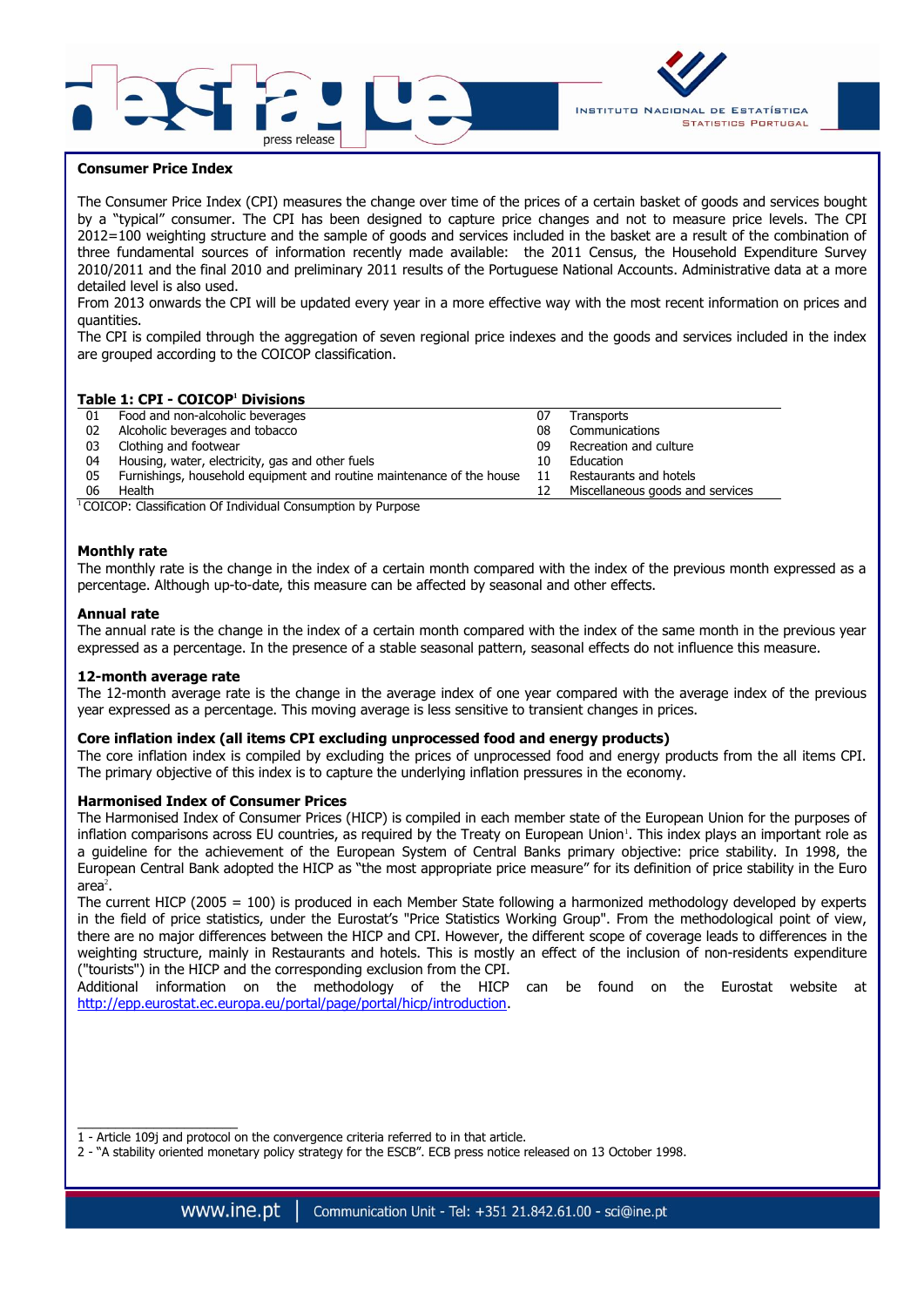



## **Table 2: CPI and HICP 2013 weighting structure**

|    | $COICOP1$ divisions                                                   | <b>CPI</b> | <b>HICP</b> |
|----|-----------------------------------------------------------------------|------------|-------------|
| 01 | Food and non-alcoholic beverages                                      | 196,1      | 191,1       |
| 02 | Alcoholic beverages and tobacco                                       | 35,8       | 35,4        |
| 03 | Clothing and footwear                                                 | 66,6       | 66,2        |
| 04 | Housing, water, electricity, gas and other fuels                      | 92,9       | 89,6        |
| 05 | Furnishings, household equipment and routine maintenance of the house | 63,8       | 62,5        |
| 06 | Health                                                                | 70,2       | 65,1        |
| 07 | Transport                                                             | 143,4      | 144,7       |
| 08 | Communication                                                         | 36,9       | 35,9        |
| 09 | Recreation and culture                                                | 78,6       | 68,5        |
| 10 | Education                                                             | 15,6       | 15,2        |
| 11 | Restaurants and hotels                                                | 94,9       | 123,0       |
| 12 | Miscellaneous goods and services                                      | 105,2      | 102,7       |
| 00 | All items                                                             | 1000.0     | 1000.0      |

<sup>1</sup> COICOP: Classification Of Individual Consumption by Purpose.

### **Presentation of data and rounding rules**

With the release of the January 2013 CPI indices are published with base 100 in the year 2012. Due to rounding procedures, those indices may not reproduce exactly the published rates of change. However, one should bear in mind that the published rates keep unchanged.

In this press release the descriptive analysis is based on rounded values to one decimal.

Consumer Price Index – March 2013 **4/6**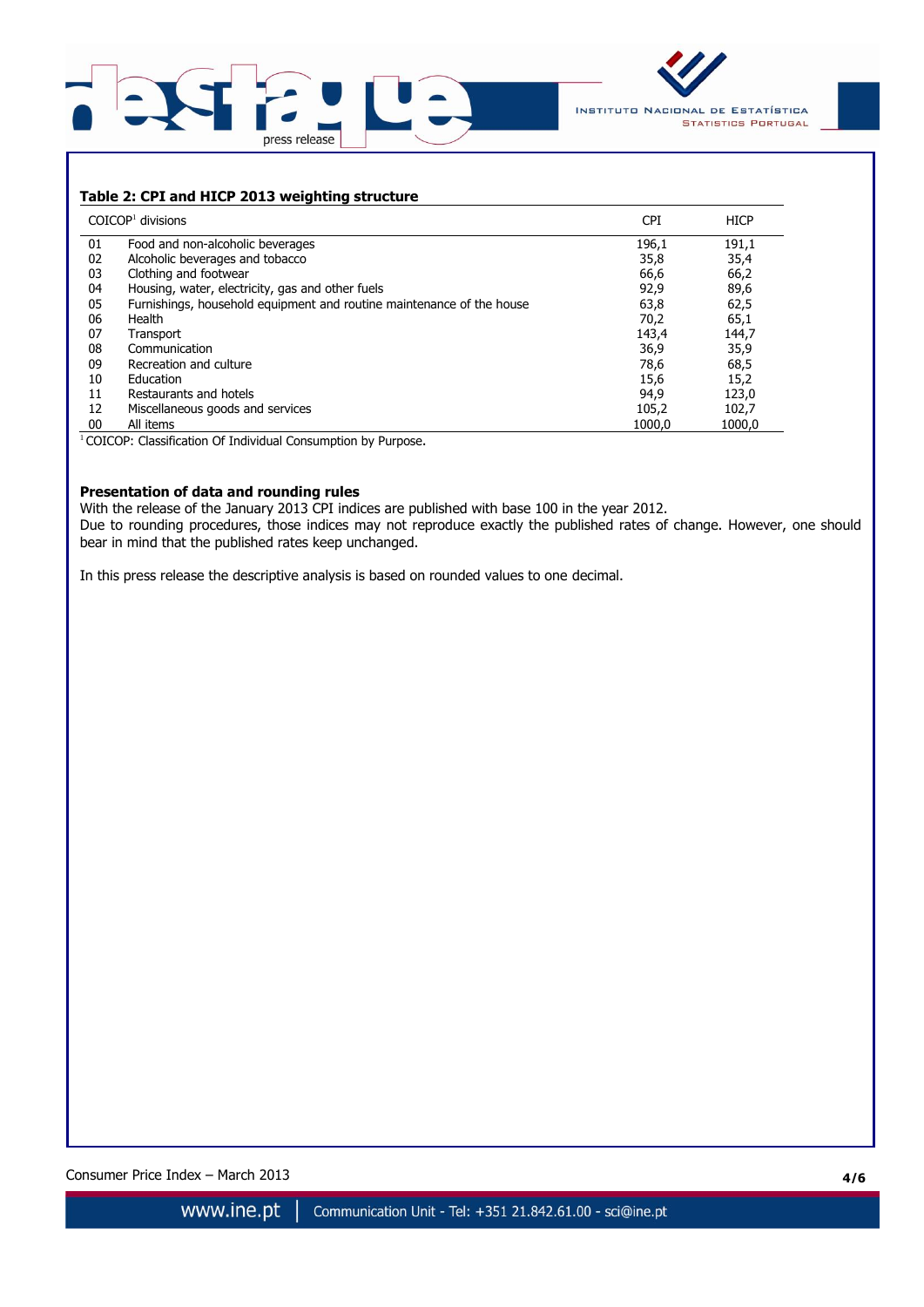

|                 | Index divisions <sup>(1)</sup>                                     |                     |                |       |         |                 |         |         |         |      | All-<br><b>items</b><br><b>CPI</b> |         |         |
|-----------------|--------------------------------------------------------------------|---------------------|----------------|-------|---------|-----------------|---------|---------|---------|------|------------------------------------|---------|---------|
|                 | 01                                                                 | 02                  | 03             | 04    | 05      | 06              | 07      | 08      | 09      | 10   | 11                                 | 12      |         |
|                 |                                                                    | Annual average rate |                |       |         |                 |         |         |         |      |                                    |         |         |
| 2010            | $-0.24$                                                            | 4.40                | $-1.66$        | 4.43  | 1.60    | $-1.35$         | 4.55    | $-1.95$ | $-0.19$ | 2.77 | 1.23                               | 0.53    | 1.40    |
| 2011            | 2.10                                                               | 7.94                | $-3.93$        | 6.66  | 1.17    | 4.46            | 8.90    | 2.99    | 0.96    | 2.05 | 1.41                               | 1.79    | 3.65    |
| 2012            | 3.20                                                               | 4.74                | $-5.24$        | 8.72  | $-0.47$ | 0.35            | 3.27    | 0.46    | 0.91    | 1.50 | 4.47                               | 1.11    | 2.77    |
|                 | Annual rate                                                        |                     |                |       |         |                 |         |         |         |      |                                    |         |         |
| 2011 March      | 2.70                                                               | 8.78                | $-1.46$        | 5.70  | 0.88    | 3.30            | 9.89    | 4.70    | 1.67    | 2.10 | 2.06                               | 2.01    | 4.02    |
| April           | 2.38                                                               | 9.55                | $-1.50$        | 5.55  | 1.06    | 3.81            | 10.34   | 4.34    | 1.55    | 2.16 | 1.64                               | 1.95    | 4.04    |
| May             | 2.49                                                               | 9.47                | $-2.02$        | 5.36  | 1.32    | 3.52            | 9.51    | 3.97    | 1.76    | 2.15 | 1.30                               | 2.14    | 3.84    |
| June            | 1.64                                                               | 9.71                | $-2.55$        | 5.31  | 1.39    | 2.61            | 8.72    | 3.29    | 1.31    | 2.18 | 1.32                               | 2.01    | 3.41    |
| July            | 1.71                                                               | 8.87                | $-6.93$        | 4.78  | 1.66    | 4.64            | 8.03    | 2.52    | 0.86    | 2.17 | 1.05                               | 2.14    | 3.15    |
| August          | 1.37                                                               | 8.01                | $-11.96$       | 4.80  | 1.37    | 4.49            | 8.56    | 2.51    | 0.50    | 2.23 | 1.03                               | 2.09    | 2.91    |
| September       | 1.82                                                               | 7.34                | $-1.71$        | 4.71  | 1.43    | 5.81            | 9.21    | 2.39    | $-0.15$ | 2.13 | 1.25                               | 2.02    | 3.55    |
| October         | 2.18                                                               | 7.24                | $-1.51$        | 10.70 | 1.39    | 5.94            | 8.98    | 2.12    | $-0.16$ | 1.82 | 0.95                               | 1.79    | 4.20    |
| November        | 2.06                                                               | 6.50                | $-1.52$        | 10.55 | 1.23    | 5.49            | 8.19    | 2.14    | $-0.20$ | 1.74 | 1.03                               | 1.39    | 3.93    |
| December        | 2.20                                                               | 5.59                | $-3.80$        | 9.90  | 0.97    | 7.46            | 6.06    | 2.23    | 0.50    | 1.74 | 1.20                               | 1.52    | 3.61    |
| 2012 January    | 3.32                                                               | 4.48                | $-3.59$        | 9.57  | $-0.03$ | 5.85            | 4.50    | 0.34    | $-0.41$ | 1.63 | 3.36                               | 1.70    | 3.51    |
| February        | 3.44                                                               | 2.45                | $-2.73$        | 9.61  | $-0.39$ | 4.19            | 5.14    | 0.12    | 0.45    | 1.60 | 4.01                               | 1.75    | 3.60    |
| March           | 2.92                                                               | 4.43                | $-5.97$        | 9.77  | $-0.34$ | 3.47            | 4.70    | 0.31    | $-0.14$ | 1.58 | 3.79                               | 1.29    | 3.15    |
| April           | 2.83                                                               | 4.81                | $-5.89$        | 9.90  | $-0.25$ | 2.41            | 3.69    | 0.25    | 0.44    | 1.56 | 4.27                               | 1.44    | 3.01    |
| May             | 2.64                                                               | 4.89                | $-5.47$        | 10.04 | $-0.22$ | 0.67            | 2.72    | $-0.07$ | $-0.04$ | 1.55 | 4.65                               | 1.41    | 2.70    |
| June            | 3.34                                                               | 4.72                | $-5.31$        | 10.04 | $-0.60$ | $-0.15$         | 2.31    | 0.73    | 0.50    | 1.52 | 4.62                               | 1.27    | 2.71    |
| July            | 4.04                                                               | 5.78                | $-5.00$        | 10.35 | $-0.80$ | $-2.06$         | 2.10    | 0.47    | 0.89    | 1.52 | 4.98                               | 0.85    | 2.77    |
| August          | 3.27                                                               | 5.22                | $-4.30$        | 10.47 | $-0.55$ | $-2.03$         | 3.84    | 0.50    | 1.33    | 1.42 | 5.08                               | 1.04    | 3.08    |
| September       | 2.93                                                               | 5.14                | $-7.35$        | 10.85 | $-0.75$ | $-1.80$         | 3.78    | 0.67    | 2.17    | 1.48 | 4.87                               | 0.94    | 2.88    |
| October         | 3.18                                                               | 5.18                | $-5.79$        | 4.88  | $-0.62$ | $-2.23$         | 3.27    | 0.69    | 1.87    | 1.33 | 4.76                               | 0.60    | 2.13    |
| November        | 3.29                                                               | 4.92                | $-5.59$        | 4.81  | $-0.65$ | $-2.00$         | 1.64    | 0.69    | 2.05    | 1.43 | 4.72                               | 0.67    | 1.89    |
| December        | 3.21                                                               | 4.79                | $-4.84$        | 5.02  | $-0.45$ | $-1.77$         | 1.67    | 0.78    | 1.81    | 1.42 | 4.53                               | 0.36    | 1.92    |
| 2013 January    | 2.29                                                               | 5.00                | $-5.19$        | 3.60  | $-0.41$ | $-3.01$         | $-1.42$ | $-1.45$ | 2.08    | 1.44 | 2.15                               | $-0.36$ | 0.17    |
| February        | 2.00                                                               | 5.12                | $-4.94$        | 3.48  | $-0.25$ | $-1.68$         | $-1.60$ | $-0.41$ | 0.92    | 1.41 | 1.60                               | $-0.34$ | $-0.03$ |
| March           | 2.15                                                               | 4.46                | $-4.53$        | 3.11  | $-0.24$ | $-0.83$         | $-1.96$ | $-0.58$ | 1.60    | 1.44 | 1.81                               | $-0.02$ | 0.45    |
| <b>Symbols:</b> | estimated<br>f.                                                    |                     | Po provisional |       |         | x not available |         |         |         |      |                                    |         |         |
| Note:           | (1) The names of the divisions are given in the explanatory notes. |                     |                |       |         |                 |         |         |         |      |                                    |         |         |

### CPI rate of change (index division and all items CPI)

Consumer Price Index – March 2013 **5/6**

Source:

INE - Portugal

INSTITUTO NACIONAL DE ESTATÍSTICA

**STATISTICS PORTUGAL**